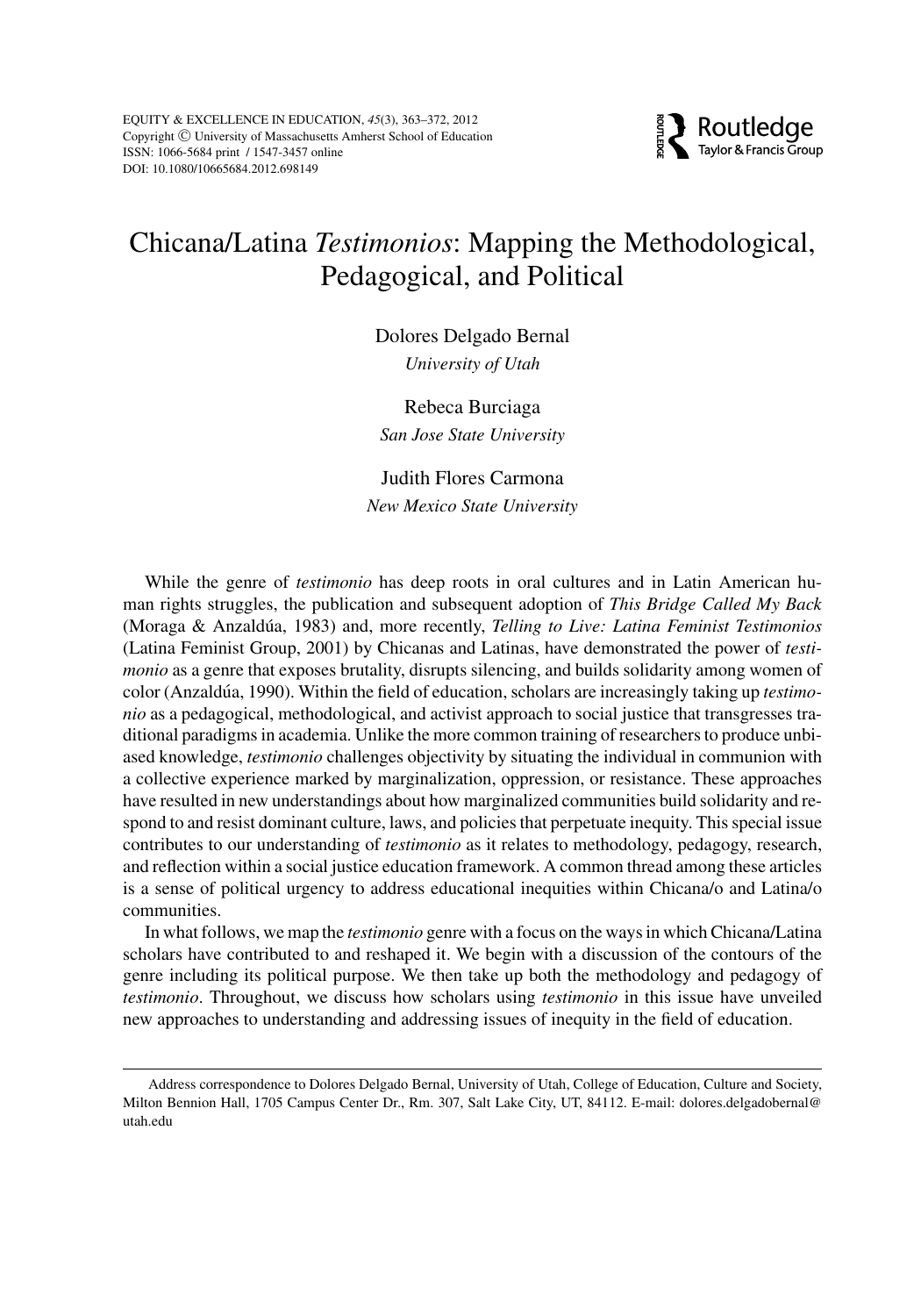## MAPPING THE TESTIMONIO GENRE

*Testimonio* writing has a long and varied history; it is most often seen as a voice from the margins or from the subaltern—a political approach that elicits solidarity from the reader. *Testimonios* were first used to convey the experiences and enduring struggles of people who have experienced persecution by governments and other socio-political forces in Latin American countries (Behar, 1993; Burgos-Debray, 1984; Lomas & Joysmith, 2005). *Testimonio* is and continues to be an approach that incorporates political, social, historical, and cultural histories that accompany one's life experiences as a means to bring about change through consciousness-raising. In bridging individuals with collective histories of oppression, a story of marginalization is re-centered to elicit social change.

*Testimonio* differs from oral history or autobiography in that it involves the participant in a critical reflection of their personal experience within particular sociopolitical realities. That is, it links "the spoken word to social action and privileges the oral narrative of personal experience as a source of knowledge, empowerment, and political strategy for claiming rights and bringing about social change" (Benmayor, Torruellas, & Juarbe, 1997, p. 153). *Testimonio* transcends descriptive discourse to one that is more performative in that the narrative simultaneously engages the personal and collective aspects of identity formation while translating choices, silences, and ultimately identities (Beverley, 2005; Latina Feminist Group, 2001; Lopez & Davalos, 2009). As such, *testimonio* is pragmatic in that it engages the reader to understand and establish a sense of solidarity as a first step toward social change.

There has been an explosion of *testimonio* scholarship in academia, with "*testimonios*" appearing in 36 dissertations and theses from 1990–1999 and soaring to 835 during the 2000–2009 period (Blackmer Reyes & Curry Rodriguez, this issue). Much of the growth in *testimonio* scholarship has been within the field of education, focuses on the experiences of Chicana/o and Latina/o communities in the United States, and is largely being produced by Chicanas and Latinas. This may be due to the fact that *testimonio* as a methodology provides modes of analysis that are collaborative and attentive to myriad ways of knowing and learning in our communities. It might also be attributed to the ways in which *testimonios* align with a strong *feminista* tradition of theorizing from the brown female body, breaking silences, and bearing witness to both injustice and social change (Anzaldúa, 1990; Cruz, 2006; Moraga & Anzaldúa, 1983). *Testimonio*, then, can be understood as a bridge that merges the brown bodies in our communities with academia as we employ *testimonio* methodology and pedagogy in educational practices.

*Telling to Live: Latina Feminist Testimonios* (2001) is part of this *feminista* tradition and the book opens by the authors reflecting upon their *papelitos guardados*—the protected papers written and roles filled in times of transition. *Papelitos guardados* are both concrete and abstract notions of self during various points in one's life. Some are shared openly with others, yet other *papelitos* are written in journals or filed in one's mind. In *Telling to Live, papelitos guardados* are explored through the method of *testimonio*. To this end, *testimonio* is process (methodology), product (inclusive of text, video, performance, or audio), and a way of teaching and learning (pedagogy). As a process, *testimoniar* (to give testimony) is the act of recovering *papelitos guardados*—previous experiences otherwise silenced or untold—and unfolding them into a narrative that conveys personal, political, and social realities. One's *testimonio* reveals an epistemology of truths and how one has come to understand them. *Testimonio* bridges or serves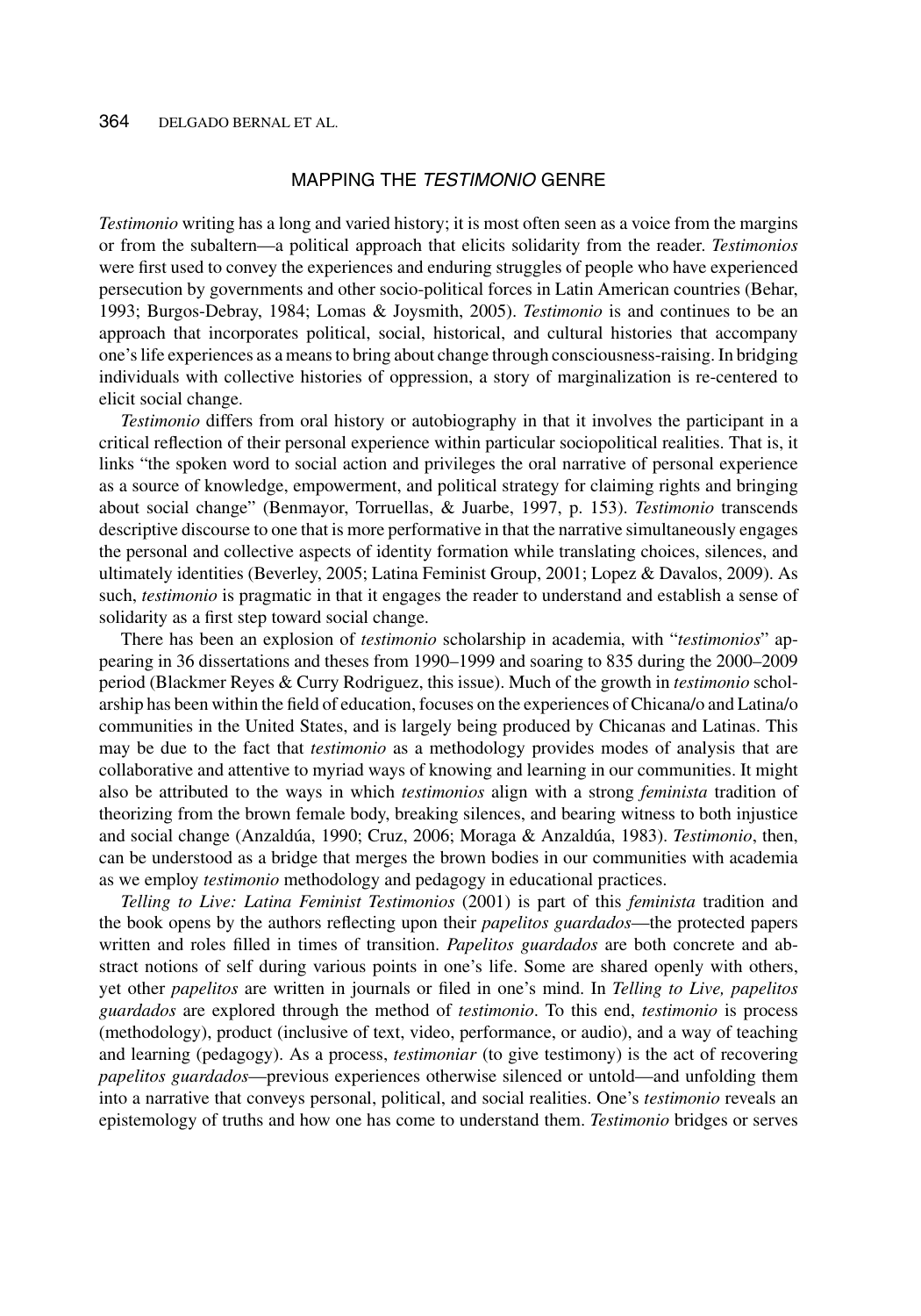to connect generations of displaced and disenfranchised communities across time. In the next section, we look at how the methodology of *testimonio* also serves as a bridge to connect the lived experience as a "data" collecting tool and as the analytical process.

## TESTIMONIO AS A METHODOLOGICAL TOOL

*Testimonio* is both a product and a process. While the methodological strategy of *testimonio* is by no means limited to the research conducted by or with Chicanas/Latinas, the ways in which it has been articulated and enacted by these scholars mirror a sensibility that allows the mind, body, and spirit to be equally valuable sources of knowledge and embrace the engagement of social transformation. The methodological concerns of *testimonio* are often around giving voice to silences, representing the other, reclaiming authority to narrate, and disentangling questions surrounding legitimate truth. Most of the methodological and epistemological discussions regarding *testimonios* focus on an approach in which an interlocutor, who is an outside activist and/or ally, records, transcribes, edits, and prepares a manuscript for publication. Within this approach, a *testimonialista*<sup>1</sup> works closely with the recorder/researcher/journalist to bring attention to her community's experiences. When translating, for example, terms of endearment, underlying meaning can get lost in translation. One must be cautious to translate conceptually rather than literally because in translating particular terms, nuances get lost, and we run the risk of reproducing language marginalization. Translating *testimonios* from Spanish into English includes translating culturally-specific knowledge that can shift meaning and reproduce negative connotations associated with gendered or racialized terms of endearment<sup>2</sup>. When translating we become a sort of interlocutor, a translator whose knowledge of English and Spanish becomes a filter to move from one language to another and the knowledge of the languages might affect the *testimonios* (Flores Carmona, 2010). In this act, the *testimonialista* is the holder of knowledge thereby disrupting traditional academic ideals of who might be considered a producer of knowledge (Delgado Bernal, 2009).

This type of *testimonio* scholarship places the Chicana/Latina scholar as the "outside" ally and activist who brings attention to the conditions of a particular group of Latinas/os. For example, in this issue, Claudia G. Cervantes-Soon ("*Testimonios* of Life and Learning in the Borderlands: Subaltern Juárez Girls Speak") presents the *testimonios* of two high-school girls who attend a school with a critical pedagogy orientation and are coming of age in one of the most marginalized areas of Ciudad Juárez, Mexico. These *testimonios* shed light on their experiences and identity formation, attesting to their struggle for freedom, dignity, and life on the South side of the border. In order to understand the effects of microaggessions as embodied systemic oppression, Lindsay Pérez Huber and Bert María Cueva also serve as "outside" allies and activists in "Chicana/Latina" *Testimonios* on Effects and Responses to Microaggressions" as they present the *testimonios* of undocumented and U.S.-born Chicana/Latina students. The students' *testimonios* are analyzed from a Latina/o critical race and Chicana feminist theoretical lens that allows us to name some of the oppressions encountered in schools and to better understand how Chicana/Latina students respond to and heal from oppressive experiences. In both of these articles, the authors, who hold multiple insider and outsider positionalities, take care in addressing their methodology and some of the concerns surrounding issues of voice, representation, truth, and their role as researchers.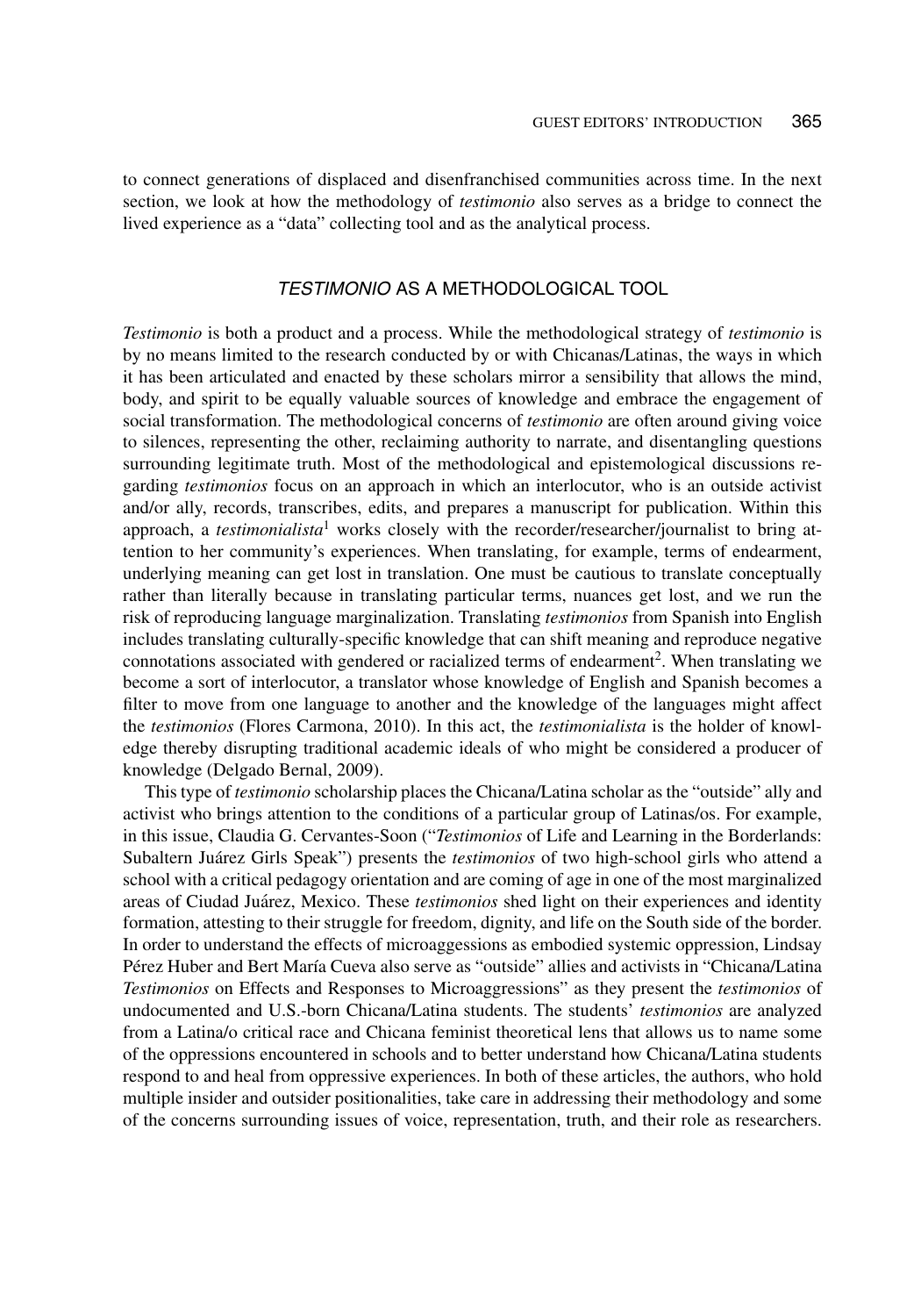#### 366 DELGADO BERNAL ET AL.

Their work also exemplifies and displays a Chicana/Latina *feminista* sensibility and attempts to situate the researcher-participant in a reciprocal relationship where genuine connections are made between the researcher and community members.

Another type of *testimonio* scholarship that can raise different methodological concerns is that in which the *testimonialista* is both researcher and participant where, for example, a formally educated Chicana/Latina documents her own collective story in or out of academia (see Burciaga & Tavares, 2006; Delgado Bernal, 2008; Flores Carmona, 2010; Hurtado, Hurtado, & Hurtado, 2008; Latina Feminist Group, 2001; Russel y Rodríguez, 2007; Turner, 2008). Bypassing the role of an interlocutor, these *testimonialistas* narrate their own stories and also challenge dominant notions of who can construct knowledge. They (re)claim *testimonio* as a text written by and for Latinas (or other marginalized groups) to theorize oppression, resistance, and subjectivity (Latina Feminist Group, 2001).

There have been important discussions around the idea that attaining a privileged status might remove one from the possibility of writing one's subaltern or marginalized life. We align with Delgado Bernal and Elenes (2011) and quote them at length to contend that for most Chicana/Latina scholars and other scholars of color, group marginalization continues to exist in academia even when one holds a relatively privileged status.

Some scholars point to the idea that the very possibility of "writing one's life" (Beverley, 2005, p. 548) implies that the narrator is no longer in the situation of marginality and subalternity that her narrative describes. Part of Gayatri Spivak's (1988) argument is that "being subaltern means *...* not mattering, not being worth listening to, or not being understood when one is 'heard'" (Beverley, 2005, p. 551). Stated another way, if the narrator has attained the cultural status of an author (and generally speaking middle or upper class status), she has transitioned from the subaltern group identity to an individualized identity. We argue that for most Chicana/Latina scholars this is not the case: A group identity and group marginalization continues to exist in academia even when we have attained a relatively privileged status. (p. 111)

Indeed, the *testimonios* of Latinas in academia such as those in Telling To Live: Latina Feminist *Testimonios* (Latina Feminist Group, 2001) or *Speaking from the Body: Latinas on Health and Culture* (Chabram-Dernersesian & de la Torre, 2008) expose experiences of rape, attempted suicide, migrations, chronic health problems, struggles within educational institutions, health care access, and the labor of academia. In doing so, their stories "tell how our bodies are maps of oppression, of institutional violence and stress, of exclusion, objectification, and abuse" (Latina Feminist Group, 2001, p. 12). Our bodies also tell stories of transformational resistance (Solorzano & Delgado Bernal, 2001) talking back, and surviving in academia.

In this special issue, a number of scholars present their own *testimonios* as educators, researchers, and/or scholars. For example, in "Pedagogies from *Nepantla*: *Testimonio*, Chicana/ Latina Feminisms, and Teacher Education Classrooms," Linda Prieto and Sofia A. Villenas provide us with their *testimonios* as two teacher educators committed to compassionate pedagogy and transformative teaching. They share how their experiences as child translators, young activists, children of caring immigrant parents, college students in predominately white universities, and racialized, gendered, and classed Chicanas inform their pedagogy of *nepantla* in teacher education classrooms. They conceptualize a pedagogy of *nepantla* that exposes tensions, contradictions, and possibilities for exploring how we might engage in transformative teaching. Cinthya M. Saavedra and Michelle Salazar Pérez are teacher and early childhood educators who also bypass the interlocutor to narrate their own *testimonios*. They draw from their theoretical homes,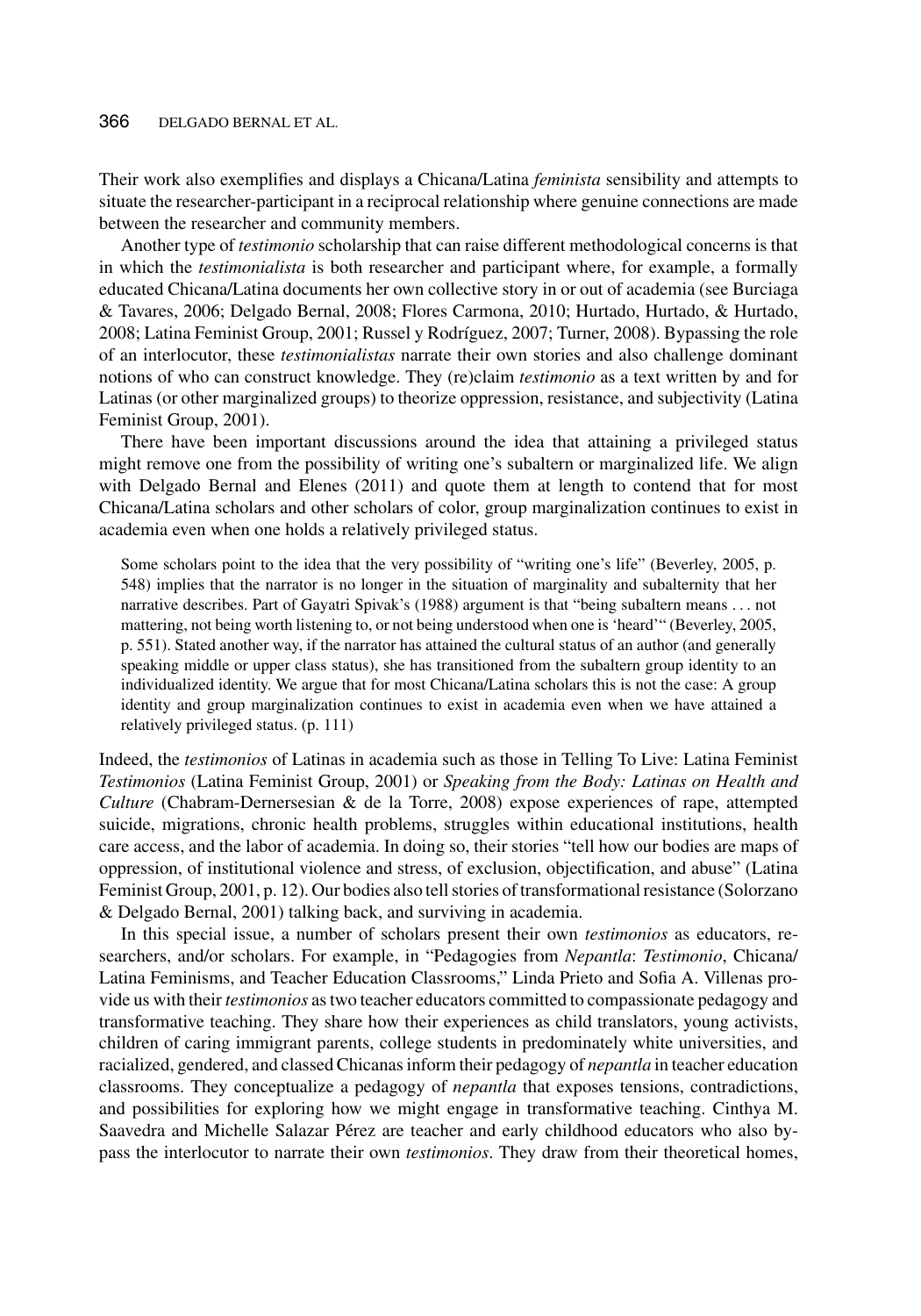Chicana feminism and Black feminism, respectively, in their article, "Chicana and Black Feminisms: *Testimonios* of Theory, Identity, and Multiculturalism" to theorize their shifting identities and privileges in and out of educational institutions, the healing of their mind, body, and spirit, and the us/them binary often found in multicultural education. They translate their theorizations into pedagogical lessons for collective social justice work in classrooms and local and global communities. Another example of scholars narrating their own *testimonios,* is the collaborative work of Michelle M. Espino, Irene I. Vega, Laura I. Rendón, Jessica J. Ranero, and Marcela M. Muñiz. These scholars provide an intergenerational perspective ("The Process of *Reflexión* in Bridging *Testimonios* Across Lived Experience") that bears witness to the critical challenges, consequences, and benefits of academic life for both emerging and *veterana* scholars. They suggest the process of *reflexión* as a way to theorize the status of Latinas in academia through the eyes of two different generations. The process of *reflexion´* allows us to learn and listen to our elders' wisdom to preserve knowledge(s) that will not be learned in schools. Their article not only names and critiques oppressive educational structures, but the authors affirm healing pathways for our fractured minds, bodies, and spirits.

Whether as an ally or a *testimonialista*, Chicanas/Latinas in this issue have used *testimonio* as a methodology to transgress and as a venue to speak about educational inequities and systemic oppressions. Simultaneously, these *testimonios* demonstrate the possibility of social change and transformation of self and society. They seek what "Anzaldua calls a healing image, one that transforms consciousness, bridges our mind, body, and spirit, and reconnects us with others" (Delgado Bernal, 2009, p. 4). Using *testimonio* as a methodological tool, these articles have highlighted the political urgency needed to address educational inequities, and they have unveiled new approaches to understanding the individual in connection with a collective experience marked by marginalization, oppression, or resistance.

# TESTIMONIO AS A PEDAGOGICAL TOOL

Trained in the philosophical context of Western metaphysical dualism, many of us have accepted the notion that there is a split between the body and the mind. Believing this, individuals enter the classroom to teach as though only the mind is present, and not the body. (hooks, 1994, p. 191)

*Testimonios* focus on collective experiences of conditions that have contributed to oppression, as well as the agency of those who suffer under these conditions. As such, *testimonio* is a pedagogical tool that lends itself to a form of teaching and learning that brings the mind, body, spirit, and political urgency to the fore. Whether in a formal classroom or in myriad informal learning environments, such as the home, *testimonio* has the potential to provide a way to theorize and learn from bodily experiences of oppression and resistance. *Testimonios* represent what Moraga (2002) calls theory in the flesh. That is, *testimonio* is a tool for inscribing struggles and understandings, creating new knowledge, and affirming our epistemologies—*testimonio* is about writing what we know best, "*familia, barrio*, life experiences" (Rendón, 2009, p. 3). Through *testimonio* pedagogy we are able to hear and read each other's stories through voices, silences, bodies, and emotions and with the goal of achieving new *conocimientos*, or understandings. The pedagogical practice and process is far from perfect, but when approached with reverence for the process, it is one that can be creative, innovative, and nurturing of various ways of knowing. *Testimonio* pedagogy is based on "wholeness and inclusiveness" (Rendón, 2009, p. 14)—a pedagogy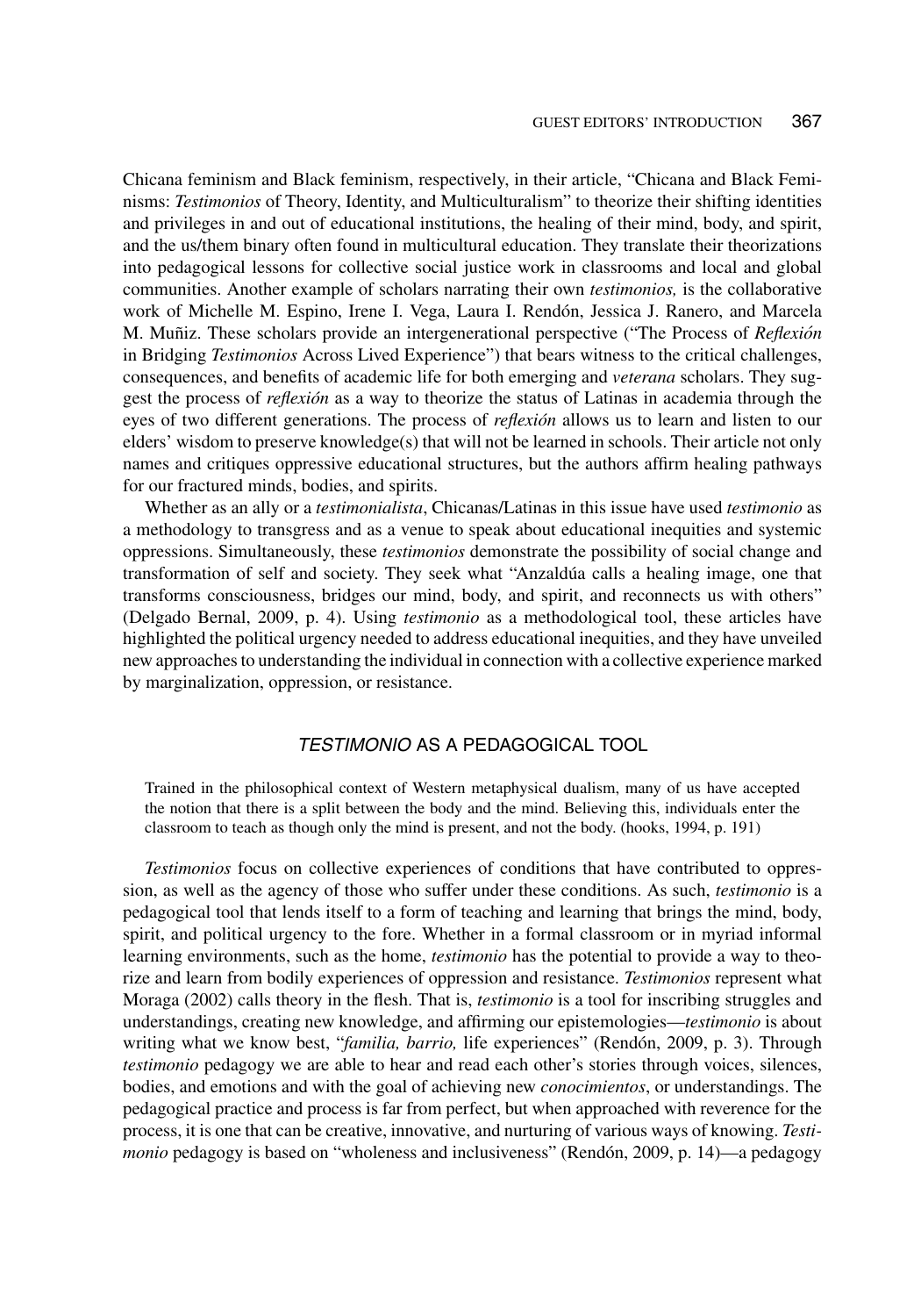that pieces together our mind, body, and spirit as well as our head, heart, and hands, and where teaching and learning are not disconnected and theory and praxis are intrinsically dependent on each other. It is a process that brings together critical consciousness and the will to take action to connect with others with love and compassion to bring collective healing (Rendón, 2009). Because *testimonios* can take various forms, including written, oral, and digital, they have the potential to reach many audiences.

No matter what form a *testimonio* takes, listening is central to the pedagogical practice of *testimonio*. Hearing a *testimonio* is not the same as listening to a *testimonio* (Lenkersdorf, 2008). In this genre, listening is the precursor to telling. As a listener, another's *testimonio* is much like a gift—the listener unwraps the *testimonio* to reveal the heart of the matter. In doing so, the listener's responsibility is to engage the *testimonialista* in an effort to understand. "*Si no se habla no escuchamos nada. Y si, en cambio, se habla y no escuchamos, las palabras se dirigen al aire ... el hablar y el escuchar, ambas se complementan y se requieren mutuamente*" (Lenkersdorf, 2008, p. 12).<sup>3</sup> In this space of exchange between listener and *testimonialista*, we are able to open doors into another's world, open hearts and minds and at times, become invited participants—we become *emparejados*—aligned, next to each other, in solidarity (Lenkersdorf, 2008).

If speakers and listeners are open to hearing perspectives that may be different from ones they have lived, *testimonio* pedagogy can incite personal growth through a reciprocal process of exchange. Through *testimonios* we are invited to be participants, and it is not uncommon to encounter experiences that are difficult to hear, including those that are violent, frightening, and tragic. A goal of intervention is central to a pedagogy of *testimonio.* However, one must first listen to the *testimonio* in an effort to understand before one can be moved to action. Through this process, a pedagogy of *testimonio* can help transcend pain toward a space for healing and societal transformation. Listening to, sharing, and transcending struggles, pain, hopes, and dreams yields a type of interdependent solidarity, or *in lak'ech*—a Mayan philosophy that can be translated as, "*Tu eres mi otro yo*" or "You are my other me." This type of interdependent solidarity allows people to connect across social positions, across differences, across language, across space, and across time (Flores Carmona & Delgado Bernal, 2012).

In listening to the story of one, we learn about the conditions of many. When we pay close attention, we learn that all stories are collective accounts of how various forces including culture, history, and society at large, have shaped our understandings of life. Cindy Cruz ("Making Curriculum from Scratch: *Testimonio* in an Urban Classroom") provides a rich example of this in her excerpt from a queer street youth whose *testimonio* about homelessness is both an individual and collective story. Within this young person's *testimonio* is an analysis and critique of the national crises our country continues to face with realities that include homelessness, poverty, and the marginalization of queer youth. When others read the *testimonio*, it becomes a teaching tool that has the potential to connect people across social positions and build solidarity among both those who are familiar and unfamiliar with the experiences of the *testimonio*.

In this issue, Norma Cantú ("Getting There *Cuando No Hay Camino* [When There is No Path]: Paths to Discovery *Testimonios* by Chicanas in STEM") also employs solidarity praxis as she uses *testimonio* theory to analyze the published *testimonios* of Chicanas in science, technology, engineering, and math (STEM) fields. She acknowledges how their *testimonios* of challenge and triumph have the potential to motivate and inspire students who are struggling to continue their studies in STEM. However, her analysis does not stop there. She delves deeper into the systemic and structural elements that need to be in place so that all Chicanas/Latinas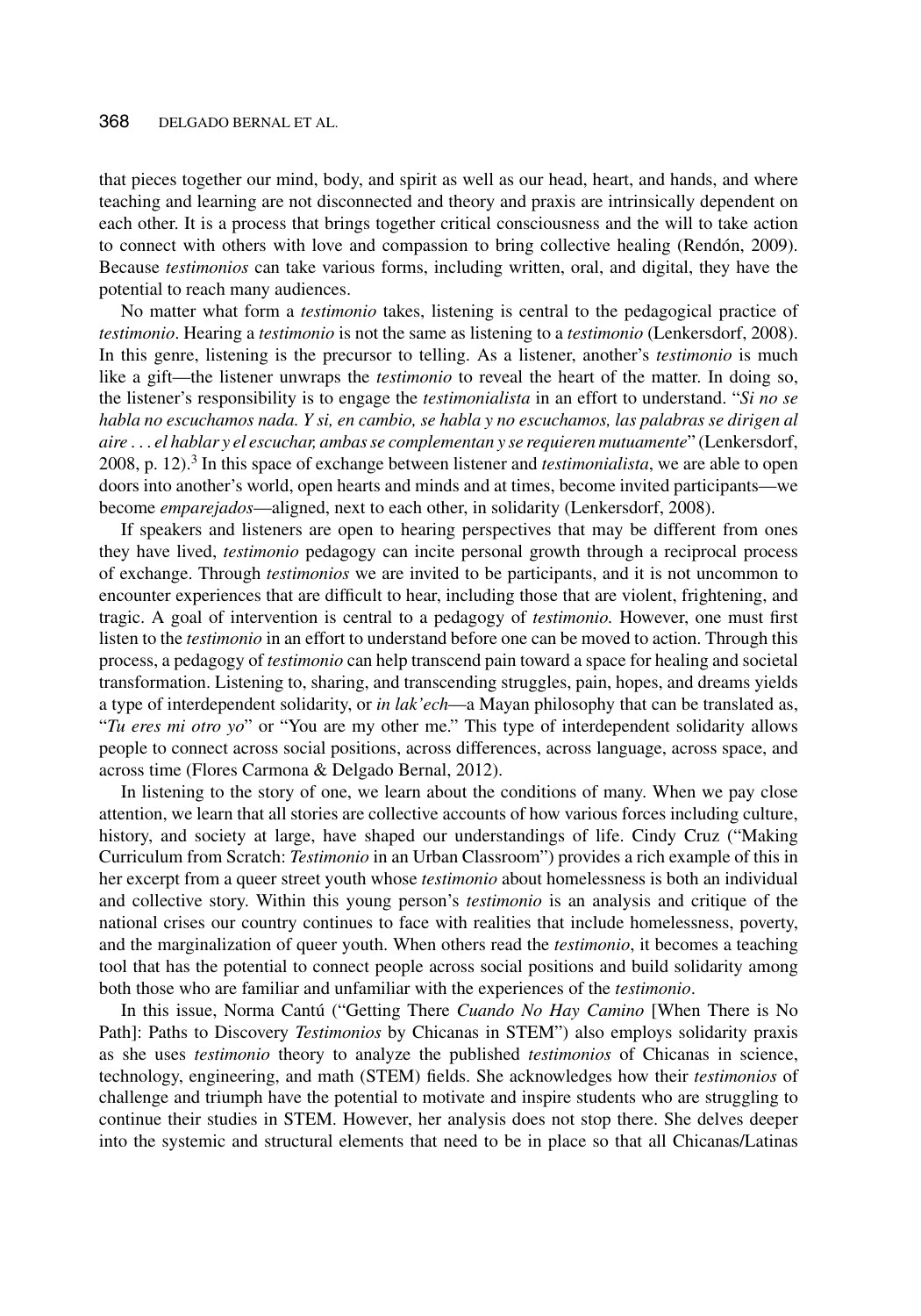can successfully navigate the educational system in STEM areas, and translates these into policy recommendations. Her work demonstrates the pedagogical potential of *testimonios* at both an individual and systemic level.

*Testimonio* is deeply rooted in raising critical consciousness or what Brazilian pedagogue Freire (1973) refers to as *conscientização*. This concept focuses on achieving an in-depth understanding of the world—allowing for the perception and exposure of perceived social and political contradictions—to become concretized in our classrooms. Critical consciousness also includes taking action against the oppressive elements that are illuminated by that understanding. For example, in "*Testimonio* as Praxis for a Reimagined Journalism Model and Pedagogy," Sonya M. Aleman presents us with the pedagogical possibilities when Chicana/o journalism students enact a raced-and-gendered conscious journalism practice. The students in her university classroom employ a *testimonio* pedagogy that allows them to reflect on their academic privilege in representing "others" and to simultaneously collaborate with their sources to write and edit stories for an alternative bilingual campus newspaper. Their pedagogy allows them to "pursue traditionally neglected stories, incorporate reciprocity as an element of newsgathering, and position student journalists as agents in the representation and transformation of their communities." She demonstrates how by shifting power relations of news consumers and news producers, the students co-produce stories of political urgency that foster social change.

Rina Benmayor ("Digital *Testimonio* as a Signature Pedagogy for Latin@ Studies") also provides us with pedagogical insights from her university classroom that contribute to the *conscientização* of her students. Her critical "signature pedagogy" is about providing students with texts and teaching that help them name their realities. That is by "taking inspiration from Latina writings, students write, record, produce, publish, and theorize their own *testimonios*, building new knowledge from personal and collective experience." In this process, Benmayor guides students to construct a "historical and theoretical understanding" of who they are as holders and producers of knowledge, in the twenty-first century. Her article and the work of her students demonstrate that *testimonio* is a tool for inscribing our own struggles and understandings, by which we control the authorial process and in which we become subject and object of inquiry, create new knowledge, and affirm our epistemology.

Alemán, Cruz, and Benmayor utilize *testimonio* pedagogies that require building trust (by employing various activities, such as writing exercises, sharing/producing in duos, quick writes, and movement activities) to generate *convivencia* (being with each other) and to develop a genuine interest in listening to each other. When people share intimate or vulnerable parts of themselves, *testimonio* pedagogy asks the listeners for openness, respect, and self-reflexivity to forge connections between people who otherwise might never coalesce or build solidarity. All parts of people enter the pedagogical space as sharing and memory often prompt all our senses when reliving or listening to the stories. Feelings, emotions, knowledges, silences, and identities are integral to learning and connecting with *testimonios*—to enter a new site of knowledge—a space of reclamation.

To enter a new site of knowledge, Kathryn Blackmer Reyes and Julia E. Curry Rodríguez present us with another type of integral tool to learn and connect with *testimonios*. Their article, *"Testimonio:* Origins, Terms, and Resources," offers guidance for the educator or scholar interested in conducting bibliographic research on *testimonio* scholarship and provides a short bibliography divided into three parts: Latin American *Testimonios* Roots/Origins; Chicana/o and Latina/o Narrative/*Testimonios* in Education; and *Testimonios* and Dissertations. They begin by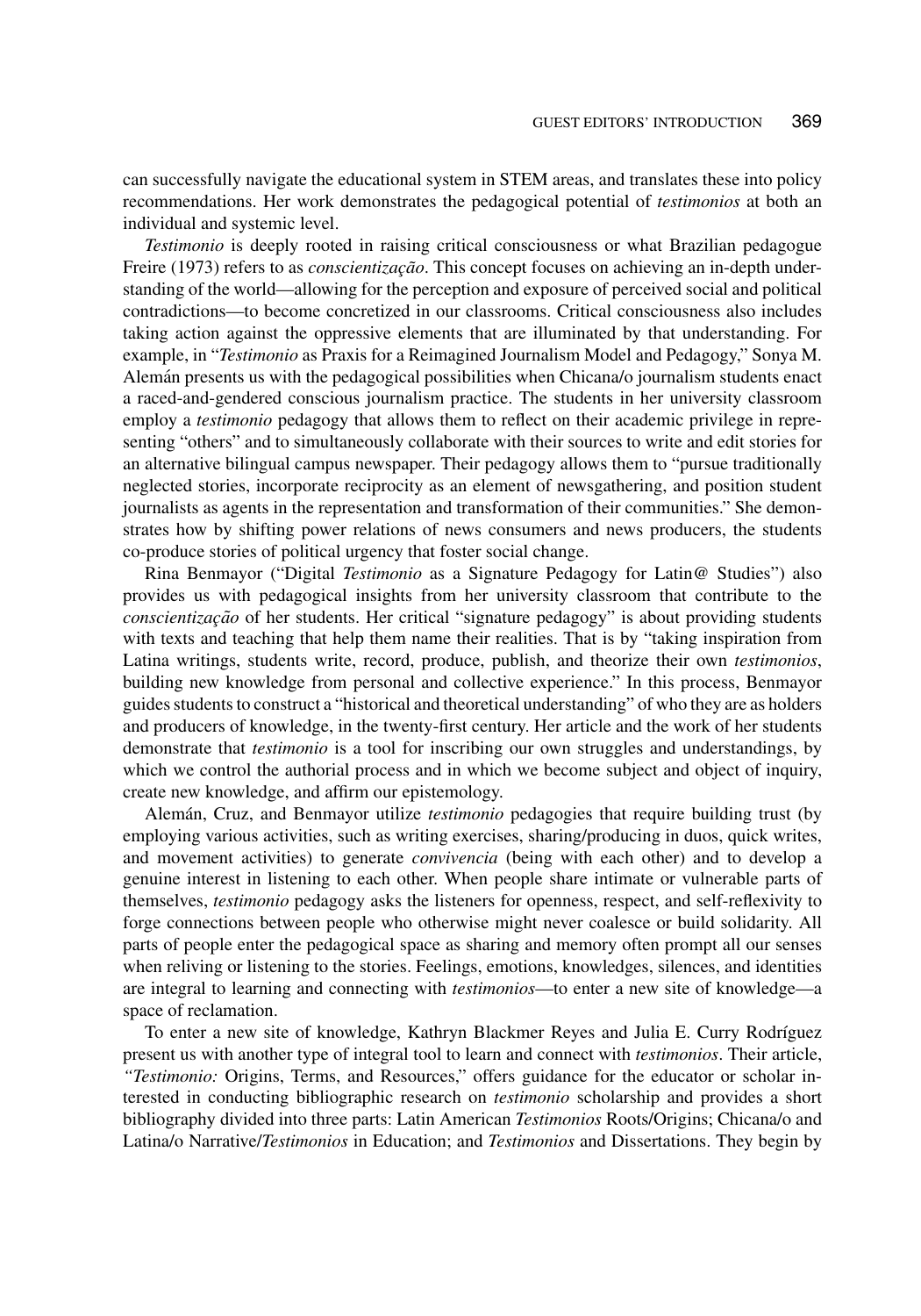#### 370 DELGADO BERNAL ET AL.

outlining the difficulty in searching for "*testimonio*" and give an exploration of terms used for bibliographic searches, as well as suggestions on how to navigate the Library of Congress key words. They point out, "As researchers we are constrained in research and scholarly production by mainstream terms as defined by librarians who may or may not understand the nuanced bilingual and bicultural use of a term such as *testimonios.*" They make clear that there is a rich history of *testimonio* scholarship and that the educational teacher or scholar (with some effort) can unearth and draw upon this scholarship to employ *testimonio* as a methodological or pedagogical tool.

## FINAL REFLECTIONS

We took on the editing of this special issue as an academic, political, and personal endeavor. We come to *testimonio* work with different backgrounds and different types of expertise, but we have each taught courses on *testimonio*, have used *testimonio* as a research methodology, have written about *testimonios* within the field of education, and have produced *testimonios* of our own. The editing of this special issue has allowed us to nurture and expand our own ideas and understandings of *testimonio* scholarship, but perhaps most importantly we know that as a collection of scholarship, the contribution of these articles to the field of education is monumental. The authors help us understand the possibilities of engaging *testimonios* in education, and they contribute to how we all understand and address the educational inequities within communities of color, and specifically Chicana/o and Latina/o communities.

Of the 45 original submissions, we were able to include 10 of them between the covers of this issue. We would like to be clear that even though we were unable to accept all of the submissions, the personal, political, and intellectual lessons from the authors whose work we were unable to accept in this issue are groundbreaking. For those submissions that we were not able to accept, we invested time in providing the authors with substantial feedback and often, suggestions for different publication outlets. We know that their work has or will soon contribute to the literature on *testimonio* methodology, pedagogy, research, and reflection within a social justice education framework. As co-editors we made sure that we constantly called and responded to each other on employing a *feminista* editorial process. This process definitely reaffirmed the importance of listening to each other and of growing from mentoring that took place throughout the reading and editing process.

*Testimonios* are a critical tool for understanding the educational experiences of communities of color in general and Chicana/o and Latina/o communities in particular. It is striking that *testimonio* is becoming more popular in the field of education just when institutions of learning are banning Ethnic Studies and Mexican American Studies programs, specifically, in secondary schools and threatening institutions of higher education with similar cuts (e.g., Arizona). As such, we believe the growth of *testimonio* into the field of education is a challenge to the status quo—a reclamation of intellect that would have otherwise been dismissed by power structures in academia. The growth of *testimonio* in academia is the result of the political urgency to pursue social justice education for communities of color, generally, and Chicana/o and Latina/o communities, in particular. *Testimonio* in academia disrupts silence, invites connection, and entices collectivity—it is social justice scholarship in education.

Putting this special issue together has been a labor of love grounded in political urgency. Our academic training insists that we work in solitude, yet the work of *testimonio* calls us back to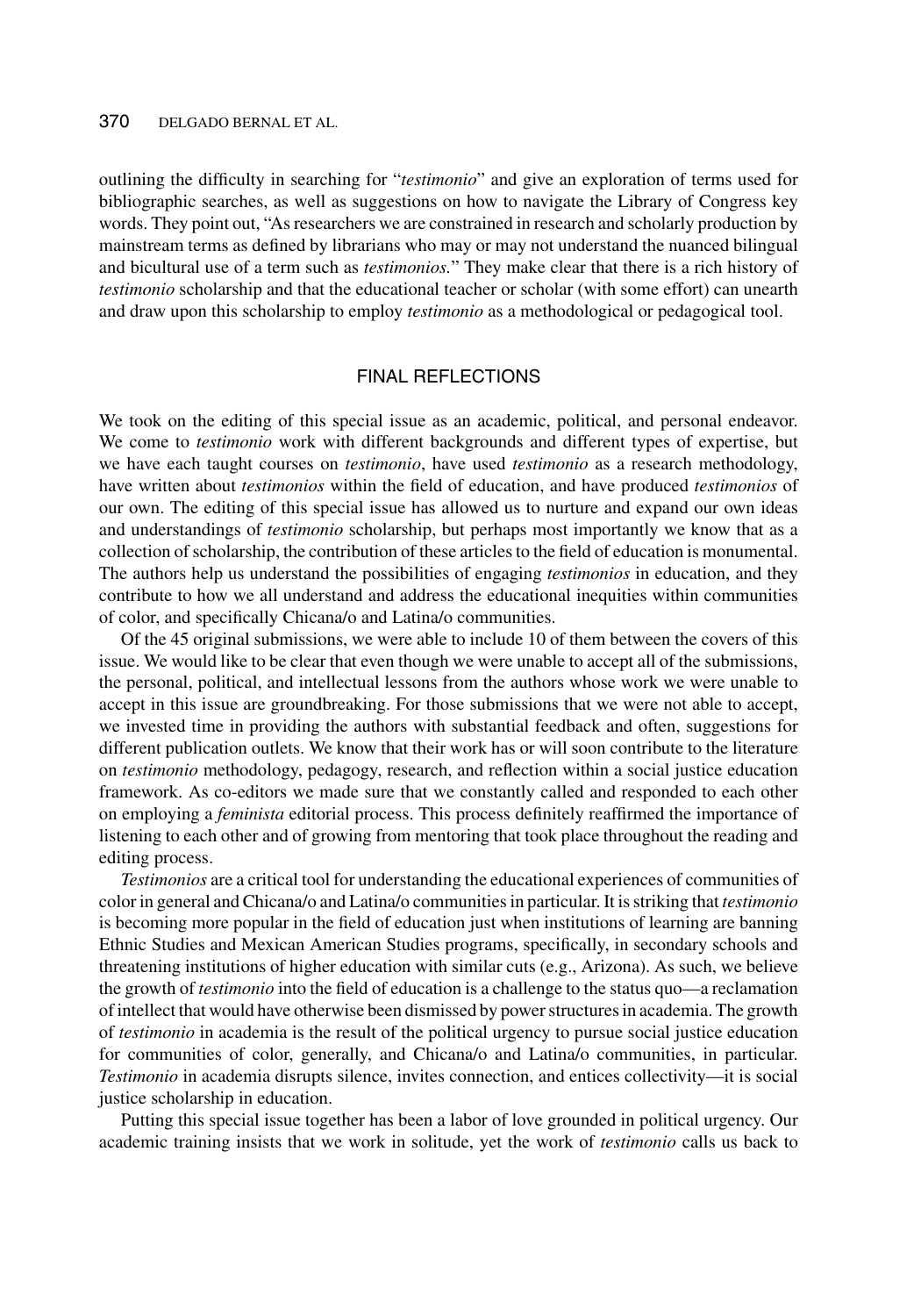reclaim solidarity with one another. The educational opportunities not provided to communities of color in general and Chicana/o and Latina/o communities in particular demand this of us as educators. We offer this special issue to building bridges between us and among us—as a call for political solidarity as *testimonialistas*.

#### NOTES

1. There are many terms used to describe someone who is giving *testimonio.* In this introduction, we use *testimonialista*.

2. Spanish is used throughout this Special Issue. At times it is translated and at other times it is not translated into English for these various reasons.

3. "If we don't talk, we don't hear anything. And if, in turn, we talk and don't hear, the words dissolve into the air *...* to talk and listen, the two are complimentary and require mutualism."

### **REFERENCES**

- Anzaldúa, G. E. (1990). *Making face, making soul/haciendo caras: Creative and critical perspectives of feminists of color*. San Francisco, CA: Aunt Lute Books.
- Behar, R. (1993). *Translated woman: Crossing the border with Esperanza's story*. Boston: Beacon.
- Benmayor, R., Torruellas, R. M., & Juarbe, A. L. (1997). Claiming cultural citizenship in East Harlem: "Si esto puede ayudar a la comunidad mia*...*" In W. V. Flores & R. Benmayor (Eds.), *Latino cultural citizenship: Claiming identity, space, and rights* (pp. 152–209). Boston, MA: Beacon.
- Beverley, J. (2005). Testimonio, subalternity, and narrative authority. In N. K. Denzin & Y. S. Lincoln (Eds.), *Handbook of qualitative research* (pp. 555–565). Thousand Oaks, CA: Sage.
- Burciaga, R., & Tavares, A. (2006). Our pedagogy of sisterhood: A testimonio. In D. Delgado Bernal, C. A. Elenes, F. E. Godinez, & S. Villenas (Eds.), *Chicana/Latina feminist pedagogies and epistemologies of everyday life: Educacion´ en la familia, comunidad y escuela* (pp. 133–142). New York, NY: State University of New York Press.
- Burgos-Debray, E. (1984). *I, Rigoberta Menchu, an Indian woman in Guatemala. (A. Wright, Trans.) ´* New York, NY: Verso.
- Chabram-Dernersesian, A., & de la Torre, A. (Eds.). (2008). *Speaking from the body: Latinas on health and culture*. Tucson, AZ: The University of Arizona Press.
- Cruz, C. (2006). Toward an epistemology of a brown body. In D. Delgado Bernal, C. A. Elenes, F. E. Godinez, & S. Villenas (Eds.), *Chicana/Latina education in everyday life: Feminista perspectives on pedagogy and epistemology* (pp. 59–75). New York, NY: SUNY Press.
- Delgado Bernal, D. (2008). La trenza de identidades: Weaving together my personal, professional, and communal identities. In K. P. Gonzalez & R. V. Padilla (Eds.), *Doing the public good: Latina/o scholars engage civic participation* (pp. 134–148). Sterling, VA: Stylus.
- Delgado Bernal, D. (2009) Introduction: Our testimonios as methodology, pedagogy, and a messy work in progress. In S. Aleman, D. Delgado Bernal, J. Flores Carmona, L. Galas, & M. Garza (Eds.), ´ *Unidas we heal: Testimonios of mind/body/soul. Latinas telling testimonios* (pp. 4–6). Salt Lake City, UT: University of Utah. [Edited in-house book.]
- Delgado Bernal, D., & Elenes, C. A. (2011). Chicana feminist theorizing: Methodologies, pedagogies, and practices. In R. R. Valencia (Ed.), *Chicano school failure and success: Present, past, and future* (3rd ed., pp. 99–140). New York, NY: Routledge.
- Flores Carmona, J. (2010). Transgenerational Educacion: Latina mothers' everyday pedagogies of cultural citizenship in ´ Salt Lake City, Utah. Unpublished dissertation, University of Utah.
- Flores Carmona, J., & Delgado Bernal, D. (2012). Oral histories in the classroom: Home and community pedagogies. In C. E. Sleeter & E. Soriano Ayala (Eds.), *Building solidarity between schools and marginalized communities: International perspectives.* New York, NY: Teachers College Press.
- Freire, P. (1973). *Pedagogy of the oppressed*. New York, NY: Seabury.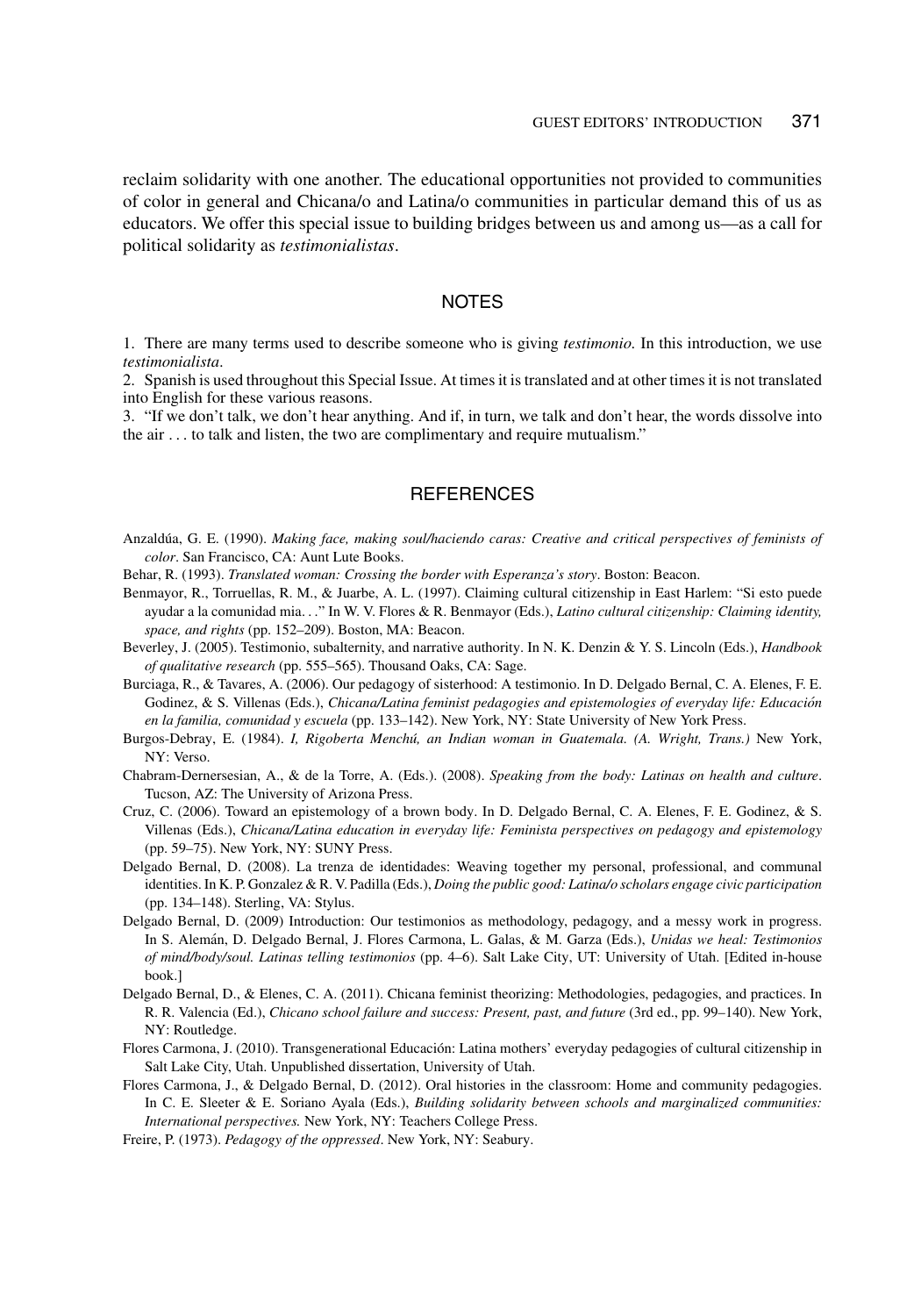#### 372 DELGADO BERNAL ET AL.

hooks, b. (1994). *Teaching to transgress: Education as the practice of freedom*. New York, NY: Routledge.

Hurtado, A., Hurtado, M. A., & Hurtado, A. L. (2008). Tres hermanas (Three sisters): A model of relational achievement. In K. González & R. Padilla (Eds.), *Doing the public good: Latina/o scholars engage civic participation* (pp. 39–81). Sterling, VA: Stylus.

Latina Feminist Group. (2001). *Telling to live: Latina feminist testimonios*. Durham, NC: Duke University Press.

- Lenkersdorf, C. (2008). *Aprender a escuchar: Enseñanzas maya-tojolabales*. Mexico, DF: Editora Plaza y Valdés. S.A de C.V..
- Lomas, C., & Joysmith, C. (Eds.). (2005). *One wound for another/Una herida por otra: Testimonios de Latin@s in the U.S. through cyberspace (11 de septiembre de 2001–11 de marzo de 2002)*. Mexico, MX: Universidad Nacional Autonoma de Mexico.
- López, T. A., & Davalos, K. M. (2009). Knowing, feeling, doing: The epistemology of Chicana/Latina studies. *Chicana/Latina Studies: The Journal of Mujeres Activas en Letras y Cambio Social*, *8*, 10–22.
- Moraga, C. (2002). Theory in the flesh. In C.Moraga & G. E.Anzaldúa (Eds.), *This bridge called my back: Writings by radical women of color* (3rd ed., p. 21). San Francisco, CA: Aunt Lute Press.
- Moraga, C., & Anzaldúa, G. (1983). This bridge called my back: Writings by radical women of color. Brooklyn, NY: Kitchen Table: Women of Color Press.
- Rendón, L. I. (2009). *Sentipensante (Sensing/thinking) pedagogy: Educating for wholeness, social justice and liberation*. Sterling, VA: Stylus.
- Russel y Rodriguez, M. (2007). Messy spaces: Chicana testimonio and the undisciplining of ethnography. *Chicana/Latina Studies: A Journal of Mujeres Activas en Letras y Cambio Social*, *7*(1), 86–121.
- Solorzano, D. G., & Delgado Bernal, D. (2001). Examining transformal resistance through a critical race and latcrit theory framework: Chicana and Chicana students in Urban context. *Urban Education*, *36*(3), 308–342.
- Turner, C. S. (2008). Toward public education as a public good: Reflections from the field. In K. González & R. Padilla (Eds.), *Doing the public good: Latina/o scholars engage civic participation* (pp. 97–111). Sterling, VA: Stylus.

**Dolores Delgado Bernal** is professor of Education and Ethnic Studies at the University of Utah, was the 2010 recipient of the American Educational Research Association's Distinguished Scholar Award, and received the 2006 American Educational Studies' Critics Choice Award. Her scholarship explores critical raced-gendered epistemologies, home/community knowledge systems, and university-school-community partnerships to better understand and improve the educational experiences of Chicanas/os and other communities of color.

**Rebeca Burciaga** is an assistant professor at San Jose State University in the Department of ´ Educational Leadership in the Connie L. Lurie College of Education. Her research has included Chicana and Latina educational pathways from preschool through the professoriate, the community cultural wealth of marginalized students, and methodological and pedagogical approaches to culturally relevant research and teaching in higher education.

**Judith Flores Carmona** is an assistant professor at New Mexico State University in the Department of Curriculum and Instruction and in the Honors College. Her scholarship focuses on crafting pedagogies of collaboration and inclusion that bridge the school-community gap, and incorporates oral history and *testimonio* methodology and pedagogy.